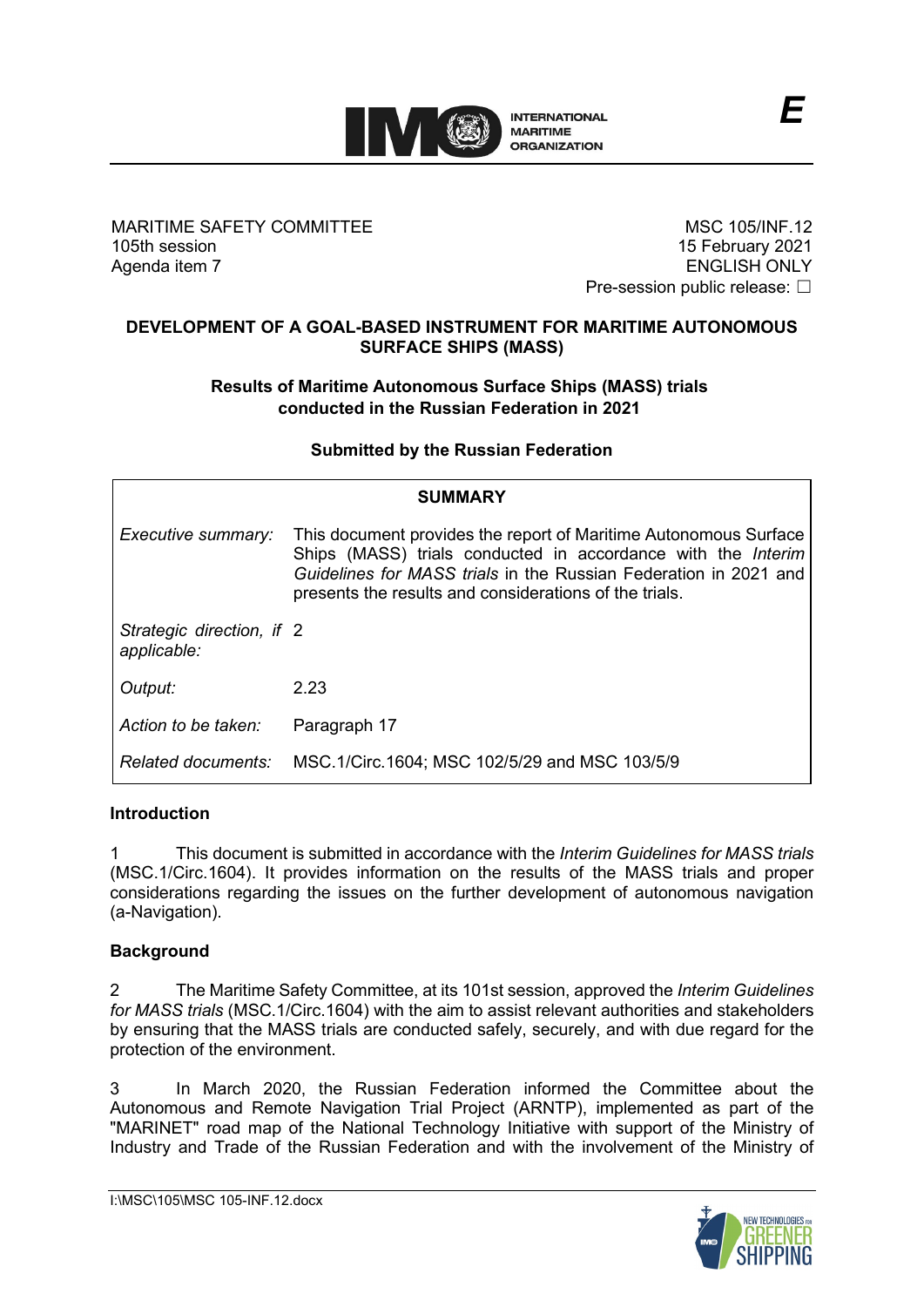Transport of the Russian Federation and Russian Maritime Register of Shipping (MSC 102/5/29). The project aimed to develop and test a universal set of technologies for MASS on different commercial vessels with different levels of current automation and with various operation conditions. The general purpose of the project was to open a wide MASS trial operation by shipping companies under the flag of the Russian Federation in accordance with the developed national legislation for conducting of trials and subsequent operation of MASS.

4 The project involves the following commercial vessels by the major Russian shipping companies: **MV Rabochaya** (motor barge owned by "Rosmorport", IMO: 9838371, MMSI: 273436710, home port: Saint Petersburg, project: HB900, operating in the Black Sea and the Azov Sea together with "**Redut"** dredger), **MV Pola Anfisa** (general cargo ship owned by "Pola Rise", IMO: 9851115, MMSI: 273448220, home port: Saint Petersburg, project: RSD-59, currently operating in the Black Sea) and **MV Mikhail Ulyanov** (shuttle tanker owned by "SCF", IMO: 9333670, MMSI: 273328440, home port: Saint Petersburg, project: R-70046, operating in the Barents Sea).

5 During the project, the comprehensive set of a-Navigation systems for high seas (including autonomous navigation system, optical surveillance and analysis system, coordinated motion control system and remote control station) was developed and installed on board the vessels with the proper integration of the existing navigation and engineering systems. Preliminary tests of the systems were conducted ashore using dedicated simulators (including simulations based on the various field data gathered from the vessels during the first stage of the trials). Trials of automatic and remote operations of ships under the crew's supervision and additional control by the shipping company started in February 2021. The Russian Federation provided the interim results of the trials to the Committee in March 2021 (MSC 103/5/9).

6 Through the present document, the Russian Federation informs the Committee on the results of the trial operation conducted in 2021 as prepared by the "Autonomous navigation technologies promotion centre "MARINET RUT".

# **General results**

7 The trials conducted in 2021 within the ARNTP aimed to test a-Navigation technical solutions and methods of their implementation not for single experimental voyages, but during continuous operation as part of regular commercial voyages. In addition to the technical details provided in document MSC 103/5/9, this document represents the general results that have been obtained since February 2021 during 28 commercial voyages with a-Navigation systems used.

8 The trials programme includes remote operation (via remote control station (RCS), with permanent contact with the supervising crew on board), automatic navigation (using autonomous navigation system under the supervision of the crew on board and additional control by the remote operator) and automatic navigation in heavy traffic areas. While the implemented approach supposes a symbiosis of automatic, remote, and manual modes of control during the same voyage, depending on the situation, the trials of remote operation and automatic navigation were split to get more clear results about the implementation of each specific system.

9 The trial programme has been completed by **MV Rabochaya**, and currently, "Rosmorport" is continuing experimental use of a-Navigation systems on board **MV Rabochaya** in its regular operation. The trial programme on **MV Pola Anfisa** is near completion and is planned to be fulfilled in March 2022. The trial programme on **MV Mikhail Ulyanov** is postponed due to the requirements for a planned upgrade of the existing systems connected to the a-Navigation systems and to be continued in 2022.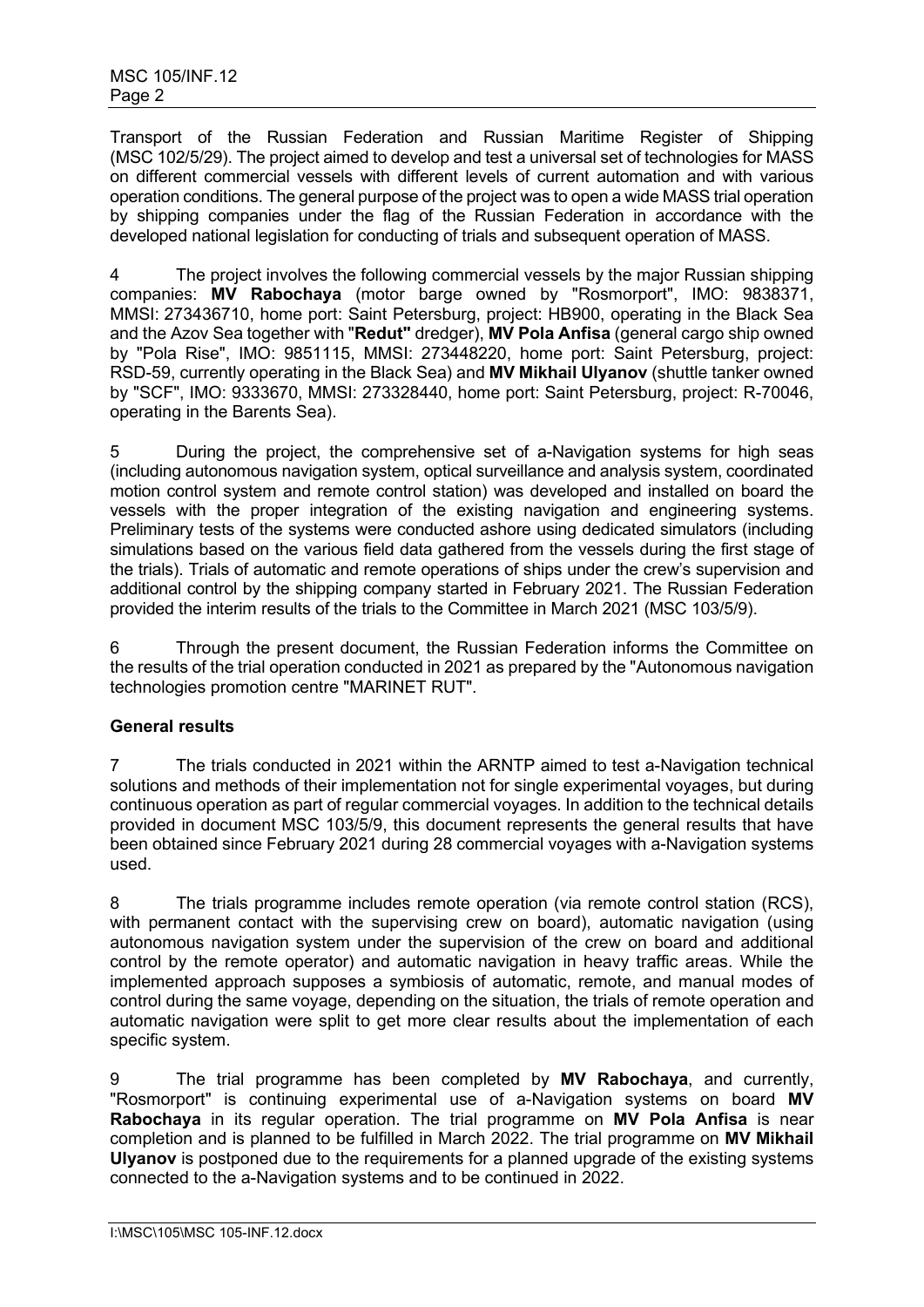10 The trials of remote operation were made from February to April 2021 and indicated that a remote operator can provide watchkeeping and control of MASS in normal conditions in high seas at the same level of safety as a navigator on board. The major issues limiting a broad commercial use of the remote control concern telecommunication reliability and night vision:

- .1 Reliable telecommunication between the RCS and the controlled MASS is vital for remote operation: even a few-seconds break during manual maneuvering by a remote operator may cause danger for safe navigation. While there are WiMAX and LTE technologies available for a short distance (up to 25 miles) that can provide a sufficient level of reliability, it is obvious that the only option for long distances is satellite communication. The standard level of sea mobile satellite services hardly maintains the required reliability, so it is necessary to agree with telecommunication providers on specific services for MASS remote operations at significantly higher costs.
- .2 Currently, the only way to provide a sufficient level of visual observation by a remote operator during nighttime is to use thermal cameras. This will substantially increase the equipment price for autonomous ships and require the remote operator to have dedicated skills in environment assessment relying on infrared images.<br>It should be additionally mentioned that It should be additionally mentioned that currently, there are no remotely operated marine radars, while the only data transmission from onboard radar to RCS is not enough to ensure functional equivalence to the navigator on the bridge. While most engineering systems installed on ships with unattended machinery spaces can be controlled via RCS, the currently used marine radars do not have such functionality.

11 The trials of automatic operation have been conducted since February 2021 in combination with remote control and since May 2021 with the only use of automatic control. The overall duration of automatic navigation during the trials in 2021 was more than 100 hours during different voyages. The general results of the trials, with some reservations, indicate that in normal conditions an automatic navigation can provide the same level of efficiency as human control, and the autonomous navigation system mostly can recognize on its own the situations when the automatic control is restricted (as it is prescribed by the Recommendations on COLREGs applications for MASS use by the Federal Agency of Maritime and River Transport of the Russian Federation). At the same time, it is currently inferior in quality to control by a highly qualified navigator. The major issues relate to non-standard situations:

- .1 Collision avoidance algorithms based on direct COLREGs provisions are properly working in standard situations while in non-standard cases (with various possible interpretations of the COLREGs provisions, especially in heavy traffic areas) either human control or algorithm based on "good seamanship" is required. Since currently there are no common formal explanations of the "good seamanship", this opens a way for different approaches for collision avoidance in non-standard situations by various manufacturers, which may lead to risks for safe navigation.
- .2 Since automatic control is limited in some circumstances, it is necessary to plan in advance when during the voyage a human control (either by the crew on board or a remote operator) might be required. Such planning is one of the new competencies for seafarers operating MASS.
- .3 Understanding of signs and triggers of non-standard situations when automatic control is restricted, or its efficiency is limited, as well as failures of a-Navigation systems, is another important new competence for seafarers operating MASS. Also, this shall be reflected in the Safety Management System of the shipping company operating a MASS.